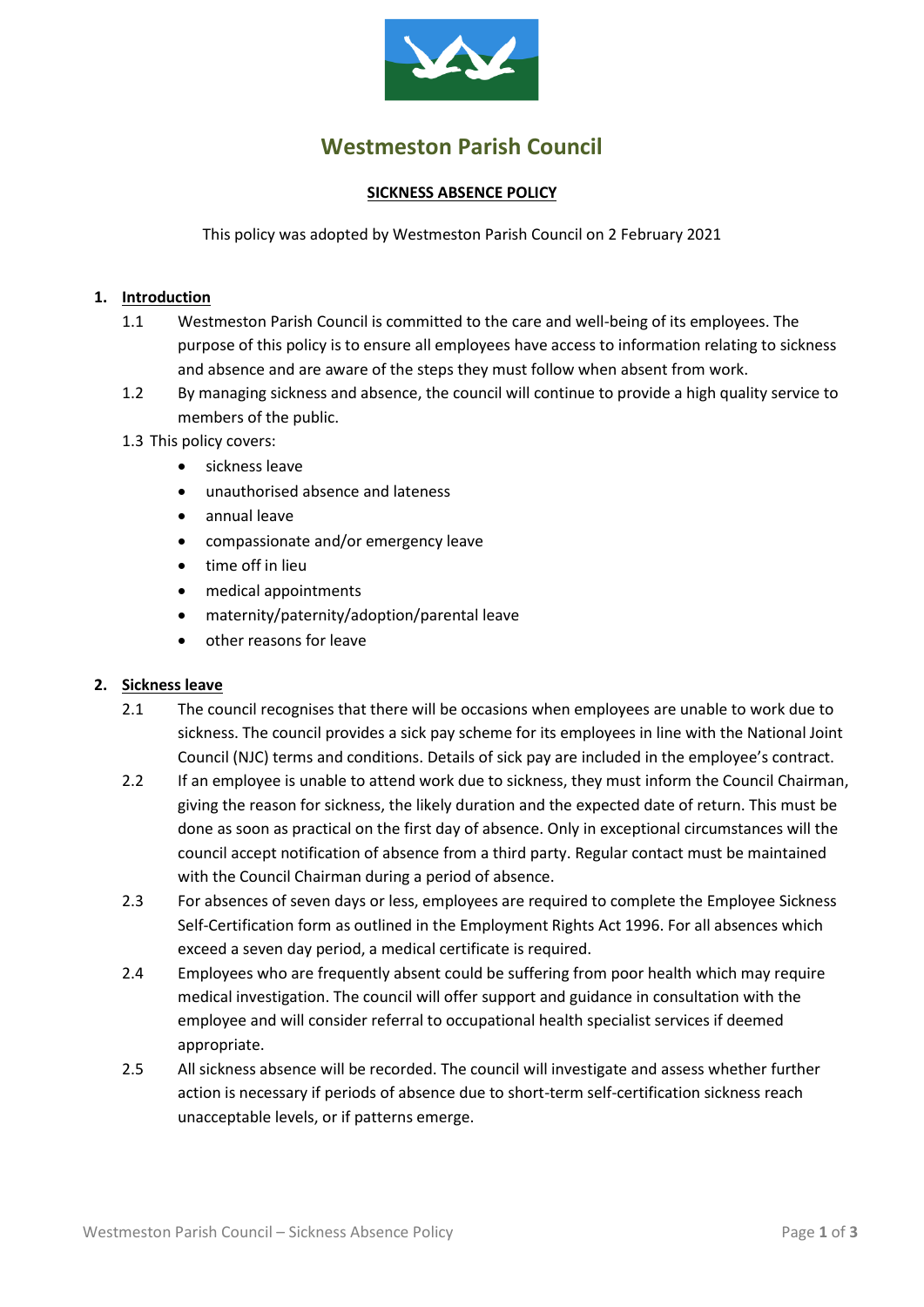- 2.6 The council takes a sympathetic view towards genuine ill health problems and will provide a supportive approach to employees who have been subject to long-term sickness. An employee returning to work following a period of long-term sickness will be supported on their return to work, and the following options may be considered:
	- Phased return to work
	- Change of working pattern
	- Provision of specialist equipment
- 2.7 Where an employee has returned from any period of sickness, a return to work interview will be conducted by the Council Chairman.
- 2.8 In cases where an employee's absence reaches excessive levels or there is a lack of information about the circumstances of the sickness absence, the council may request medical information about their condition from their GP.
- 2.9 Any medical information received by the council will be treated as strictly confidential. Any expense in obtaining medical information from the GP will be met by the council.

## **3. Unauthorised absence**

- 3.1 Unauthorised absence occurs when an employee fails to attend work and has not made arrangements with the Council Chairman.
- 3.2 Where an employee returns to work following an unauthorised absence, they will be required to explain their absence. The employee will be expected to take any unauthorised absence from their annual leave entitlement, or if no entitlement remains, pay will be deducted for the period of unauthorised absence. Unauthorised absence may result in disciplinary action being taken.

#### **4. Annual leave**

- 4.1 Details of annual leave entitlements are included in an employee's contract, in line with NJC terms and conditions.
- 4.2 The annual leave period runs from  $1^{st}$  April to  $31^{st}$  March the following year. A maximum of 5 day's annual leave (pro rata for part time employees) may be carried over from one year's entitlement to the next.
- 4.3 All requests for annual leave must be agreed by the Council Chairman. Annual leave requests will not be unreasonably refused.

## **5. Compassionate and/or emergency leave**

- 5.1 Compassionate leave is at the overall discretion of the Council Chairman. The council recognises that each individual's respective relationships are different, however in order to achieve consistency, in general paid compassionate leave will be granted in the following circumstances:
	- The death of a close family member i.e. spouse, civil partner, child, sibling, parent (or equivalent in-laws) or grand-parent
	- The diagnosis of, or the final stages of care for, a serious (life threatening) illness affecting a close family relative (as defined above)
	- The employee falling victim to a serious crime
	- Fire/flood/burglary at the employee's home
	- Road traffic collisions or other distressing accidents/incidents involving the employee or a close family member
- 5.2 The length of paid compassionate leave granted is at the discretion of the Council Chairman. Where a situation requires an extended period of leave, other options should be discussed including use of TOIL, annual leave and/or a period of unpaid leave.